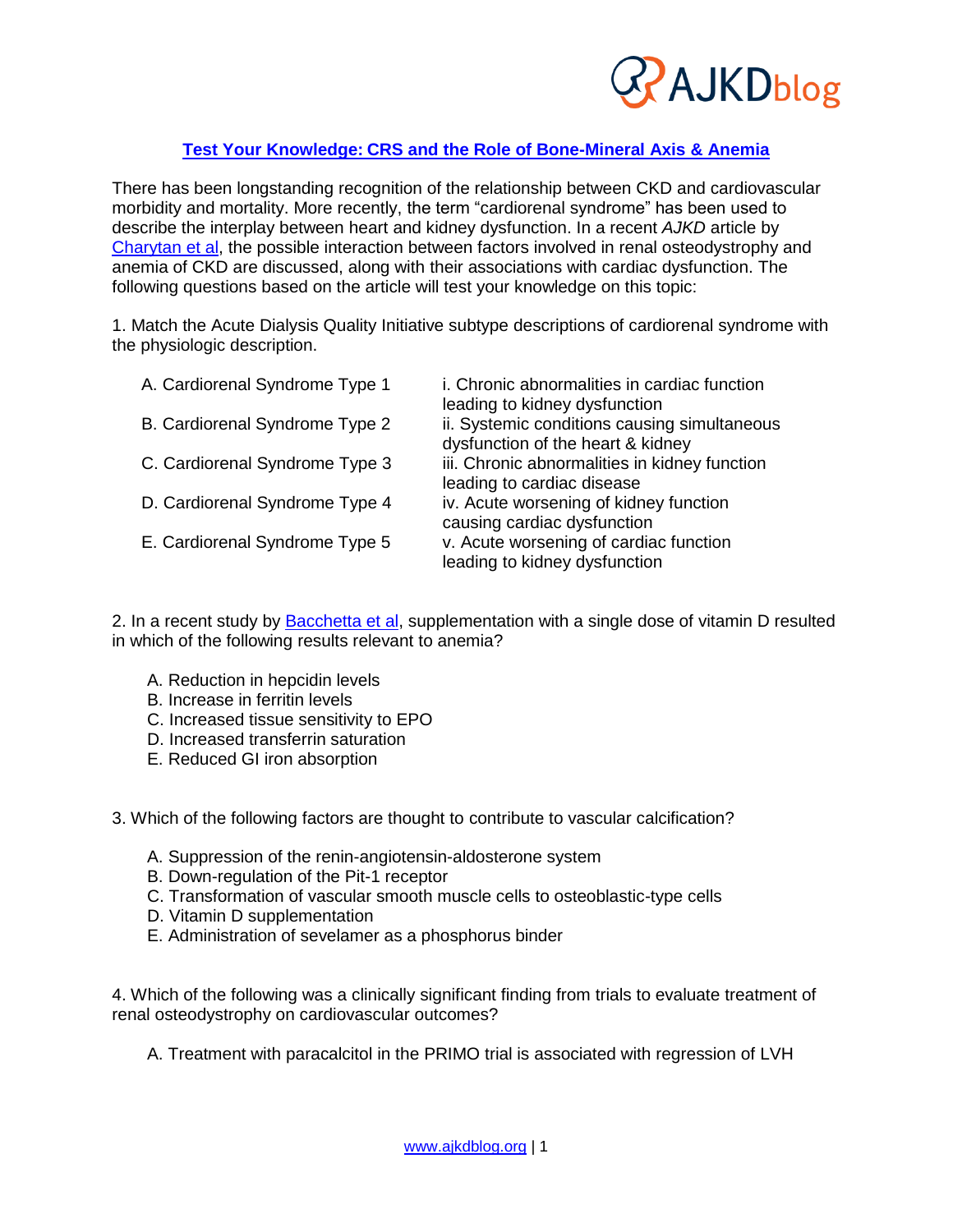

B. Treatment with cinacalcet in the EVOLVE trial was associated with a reduction in hospitalizations for heart failure

C. Sevelamer, when compared to calcium-containing binders in the DCOR trial, was associated with reduced vascular calcification and reduction in cardiovascular events

*Post prepared by Dr. John O'Bell, AJKD Blog Contributor.*

**To view the article [abstract](http://www.ajkd.org/article/S0272-6386%2815%2900084-0/abstract) or [full-text](http://www.ajkd.org/article/S0272-6386%2815%2900084-0/fulltext) (subscription required), please visit [AJKD.org.](http://www.ajkd.org/)**